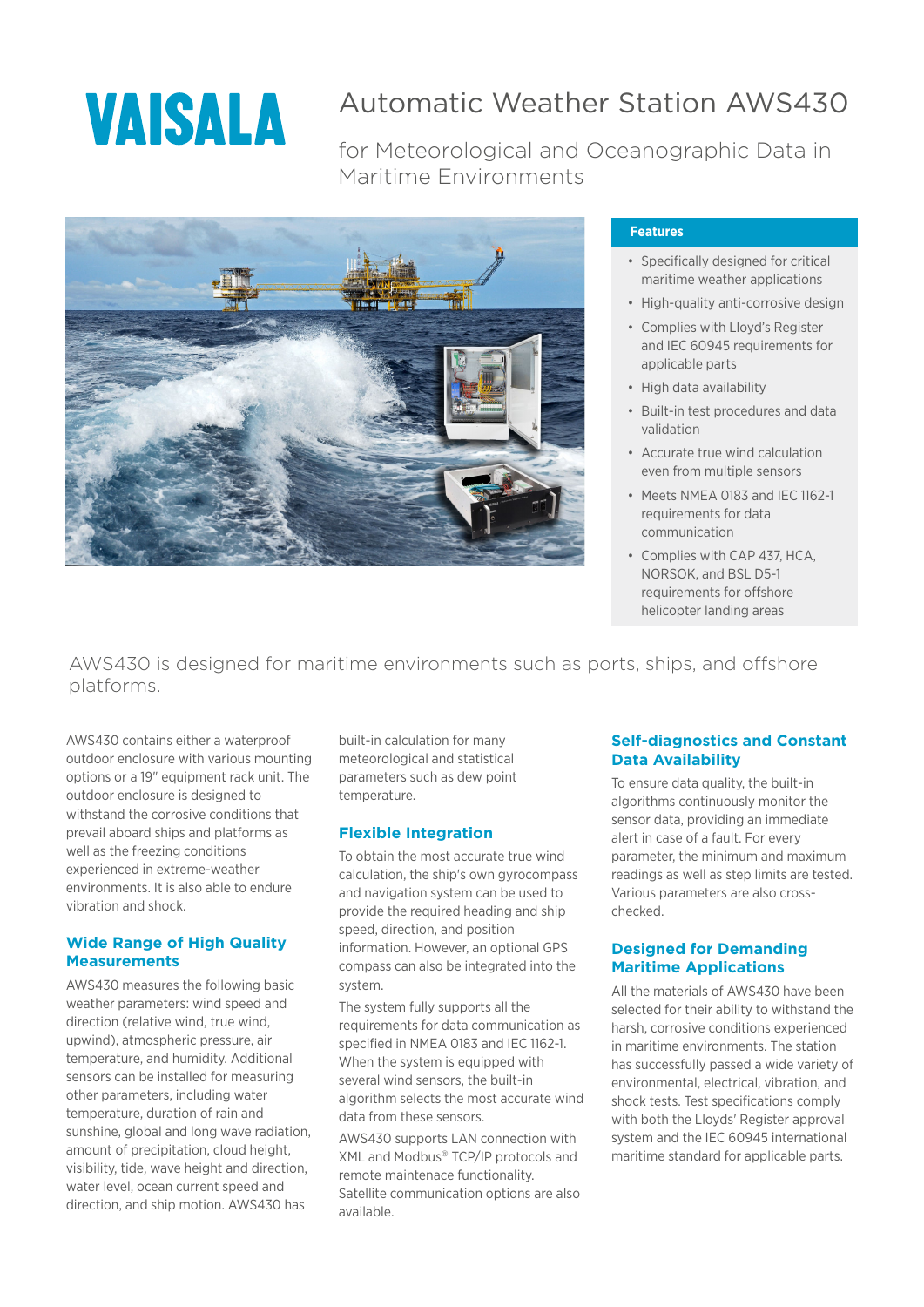# Technical Data

## **Outdoor Enclosure Specifications**

| Operating temperature              | $-50$ +60 °C (-58  +140 °F) <sup>1)</sup>                               |
|------------------------------------|-------------------------------------------------------------------------|
| Storage temperature                | $-60$ +70 °C ( $-76$ +158 °F)                                           |
| Operating humidity                 | 0  100 %RH. non-condensing                                              |
| IP rating                          | <b>IP66</b>                                                             |
| Dimensions $(H \times W \times D)$ | $600 \times 500 \times 200$ mm<br>$(23.62 \times 19.69 \times 7.87$ in) |
| Material                           | Stainless steel (AISI316), painted<br>white                             |
| Weight                             | Max. 40 kg (88.18 lb)                                                   |
| Backup battery                     | 12 V. 2.6 Ah                                                            |
|                                    |                                                                         |

*1) Power cold start −40 °C (−40 °F)*

## **19" Rack Specifications**

| Operating temperature              | $-25+60$ °C (-13 +140 °F)                                               |
|------------------------------------|-------------------------------------------------------------------------|
| Storage temperature                | $-60$ +70 °C ( $-76$ +158 °F)                                           |
| Operating humidity                 | 0  100 %RH, non-condensing                                              |
| IP rating                          | <b>IP21</b>                                                             |
| Dimensions $(H \times W \times D)$ | $177 \times 433 \times 555$ mm<br>$(6.97 \times 17.05 \times 21.85$ in) |
| Material                           | Aluminum                                                                |
| Weight                             | Max. 15 kg (33.07 lbs)                                                  |
| Backup battery                     | 12 V. 2.6 Ah                                                            |

## **Powering Specifications**

| Powering         | 100  240 VAC, 50  60 Hz<br>24 VDC (18 VDC  30 VDC) <sup>1)</sup>                                                       |
|------------------|------------------------------------------------------------------------------------------------------------------------|
| Internal battery | 2.6 Ah / 12 V<br>Battery regulator charge/recharge<br>control<br>Temperature compensation<br>Deep discharge protection |
|                  |                                                                                                                        |

*1) DC powering available only with the outdoor enclosure*

## **Data Validation, Calculations, and Reports**

| Data quality control     | Upper/Lower climatological limits<br>Step change validation                                    |
|--------------------------|------------------------------------------------------------------------------------------------|
| Statistical calculations | Averaging over user-set periods<br>True and relative wind, wind selection<br>(upwind)          |
| Message inputs           | NMEA 0183 HDT/RMC/VTG/GLL                                                                      |
| Message outputs          | NMEA 0183 MVW/XDR/MTW<br>Vaisala SMSAWS<br>XML format<br>Modbus <sup>®</sup> TCP/IP and serial |

## **Sensor Options**

#### **Typical Options**

| Wind speed and direction                                       | <b>WMT700</b>                                   |  |
|----------------------------------------------------------------|-------------------------------------------------|--|
| Atmospheric pressure                                           | <b>BARO-1, PTB330</b>                           |  |
|                                                                |                                                 |  |
| Air temperature, relative humidity, and<br>dew point           | <b>HMP155</b>                                   |  |
| Rain/Precipitation                                             | RM Young 50202, RG13(H), DRD11A                 |  |
| Water temperature                                              | DTS12W                                          |  |
| GPS satellite compass                                          | Vector G2                                       |  |
| Visibility and present weather                                 | <b>PWD</b> series                               |  |
| Ceilometer                                                     | CL31                                            |  |
| Wave height, direction, period, and tide                       | Radac WG5 series                                |  |
| Current speed and direction                                    | Aanderaa 4830R, Nortek Aquadopp,<br>Nortek AWAC |  |
| Water salinity                                                 | Aanderaa 4419R                                  |  |
| Water level                                                    | Keller PAA-36 X W, VEGAPULS 61 and<br>62        |  |
| Ship motion                                                    | SMC IMU-108                                     |  |
| Solar radiation / Sun duration                                 | Kipp & Zonen solar instruments                  |  |
| <b>Options for Hazardous Areas</b>                             |                                                 |  |
| Wind speed and direction                                       | Gill IS WindObserver                            |  |
| Atmospheric pressure                                           | Keller PAA-33 X Ei                              |  |
| Air temperature, relative humidity, and<br>dew point           | <b>HMT360</b>                                   |  |
| Wave height, direction, period, and tide Radac WG5 Ex          |                                                 |  |
| <b>Additional Options</b>                                      |                                                 |  |
| RS-485/RS-232 sensors                                          |                                                 |  |
| SDI-12 sensors                                                 |                                                 |  |
| Ethernet devices                                               |                                                 |  |
| Analog sensors, with differential measurement up to 10 sensors |                                                 |  |
| Digital sensors, 2 counter/frequency inputs                    |                                                 |  |
|                                                                |                                                 |  |

### **Communication Options**

| Satellite communication | Customer VSAT / Inmarsat-C through<br>AWS430 LAN or serial port |
|-------------------------|-----------------------------------------------------------------|
| Wireless communication  | UHF. VHF. GSM. GPRS                                             |
| Landline communication  | RS-232, RS-485 bus, LAN, ModBus,<br>TCP/IP, and serial          |
| Data displays           | Vaisala PC display software<br>Vaisala Panel Displays           |